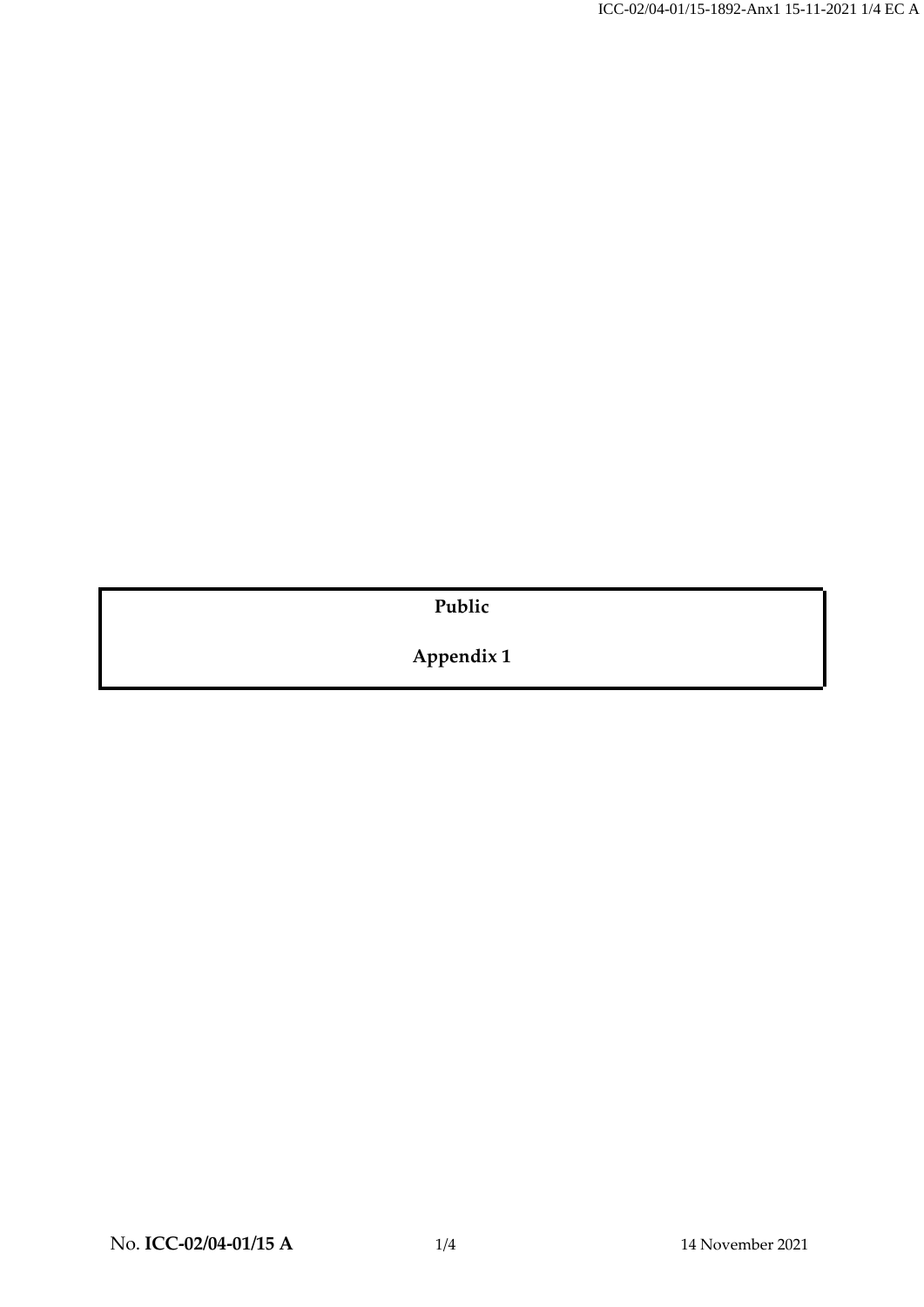## **SUMMARY OF THE EXPERTISE (AND AFFILIATION) OF EACH APPLICANT<sup>1</sup>**

- 1. **Dr. Erin Baines** is an Associate Professor in political science and gender studies at the University of British Columbia (Canada). She has published 27 journal articles and book chapters, and one book based on 15 years of research on gender, forced marriage, and parenting in the context of the Lord's Resistance Army and postconflict northern Uganda. She has documented life histories of 50 formerly abducted men and women in the LRA, and is the editor of the memoire, *I am Evelyn Amony*, by survivor of abduction, forced marriage and pregnancy, Evelyn Amony. She is a partner in the Conjugal Slavery in War project, which works with eight African-based service providers in conflict-affected countries on forced marriage.
- 2. **Dr. Annie Bunting** is Professor of Law and Society at York University (Canada). Her research expertise includes socio-legal studies of forced marriage and international criminal law. Since 2010, she has directed the Conjugal Slavery in War project, an international research collaboration for the study of enslavement, forced marriage, and masculinities with partners in the Democratic Republic of the Congo, Liberia, Nigeria, Rwanda, Sierra Leone, South Africa, Uganda, Canada, and England. She is the co-editor of *Marriage by Force? Contestation over Consent and Coercion in Africa* (Ohio Univ. Press, 2016), as well as two other books on sexual violence. Her most recent publications explore forced marriage as a crime against humanity.
- 3. **Dr. Anne-Marie de Brouwer** is co-founder of Impact: Center against Human Trafficking and Sexual Violence in Conflict. She has published numerous articles and books on sexual and gender-based crimes in international criminal law, including on forced marriage, and has presented widely on these topics. She is cochief editor of the *Journal of Human Trafficking, Enslavement and Conflict-Related Sexual Violence*.

<sup>&</sup>lt;sup>1</sup> The Applicants are listed in alphabetical order.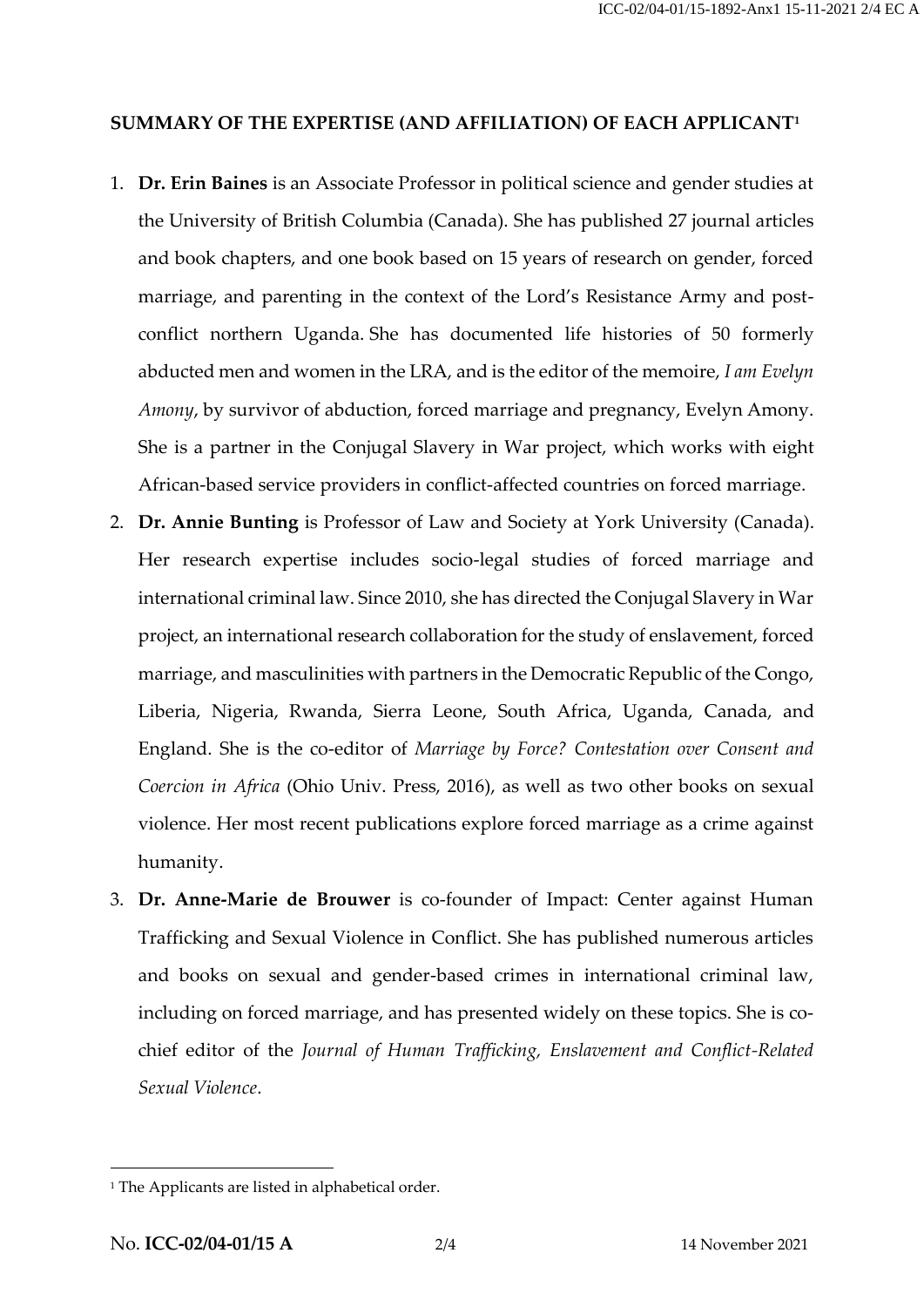- 4. **Dr. Eefje de Volder** is co-founder of Impact: Center against Human Trafficking and Sexual Violence in conflict. She has published widely on human trafficking and specifically exploitation in the private sphere, including forced marriages. She is co-chief editor of the *Journal of Human Trafficking, Enslavement and Conflict-Related Sexual Violence.*
- 5. **Kathleen M. Maloney** is Visiting Professor of Law at Lewis & Clark Law School, where she has been teaching international criminal law for the past decade. She also teaches international human rights, human trafficking, and public international law. Her latest article, published by the *Journal of International Criminal Justice* in July 2021, on forced marriage in conflict zones, analyzed international jurisprudence on forced marriage, including in the *Ongwen* case. Professor Maloney also taught human rights at Willamette Law School's International Human Rights Clinic and directed a study on modern slavery and trafficking published by Willamette University. As Visiting Professional in the ICC's Appeals Chamber in 2008, she drafted opinions for Chief Judge Navi Pillay on multiple appeals addressing child soldiers, sexual and gender-based violence, and victims' participation. Her dissertation for Oxford University's international human rights law degree focused on forced marriage of women and girls in armed conflict.
- 6. **Dr. Melanie O'Brien** is Associate Professor of International Law at the University of Western Australia. Her work on forced marriage has been cited by the International Criminal Court and the *Ongwen* Defence. Dr. O'Brien has presented internationally on sexual and gender-based crimes against women and children, including as an expert consultant for multiple UN bodies. She has published 16 books, journal articles and book chapters on sexual and gender-based crimes against women and children, including forced marriage. Dr. O'Brien is President of the International Association of Genocide Scholars.
- 7. **Osai Ojigho** is a human rights expert and lawyer with over eighteen years of experience working on gender justice and advising on strategic litigation on human